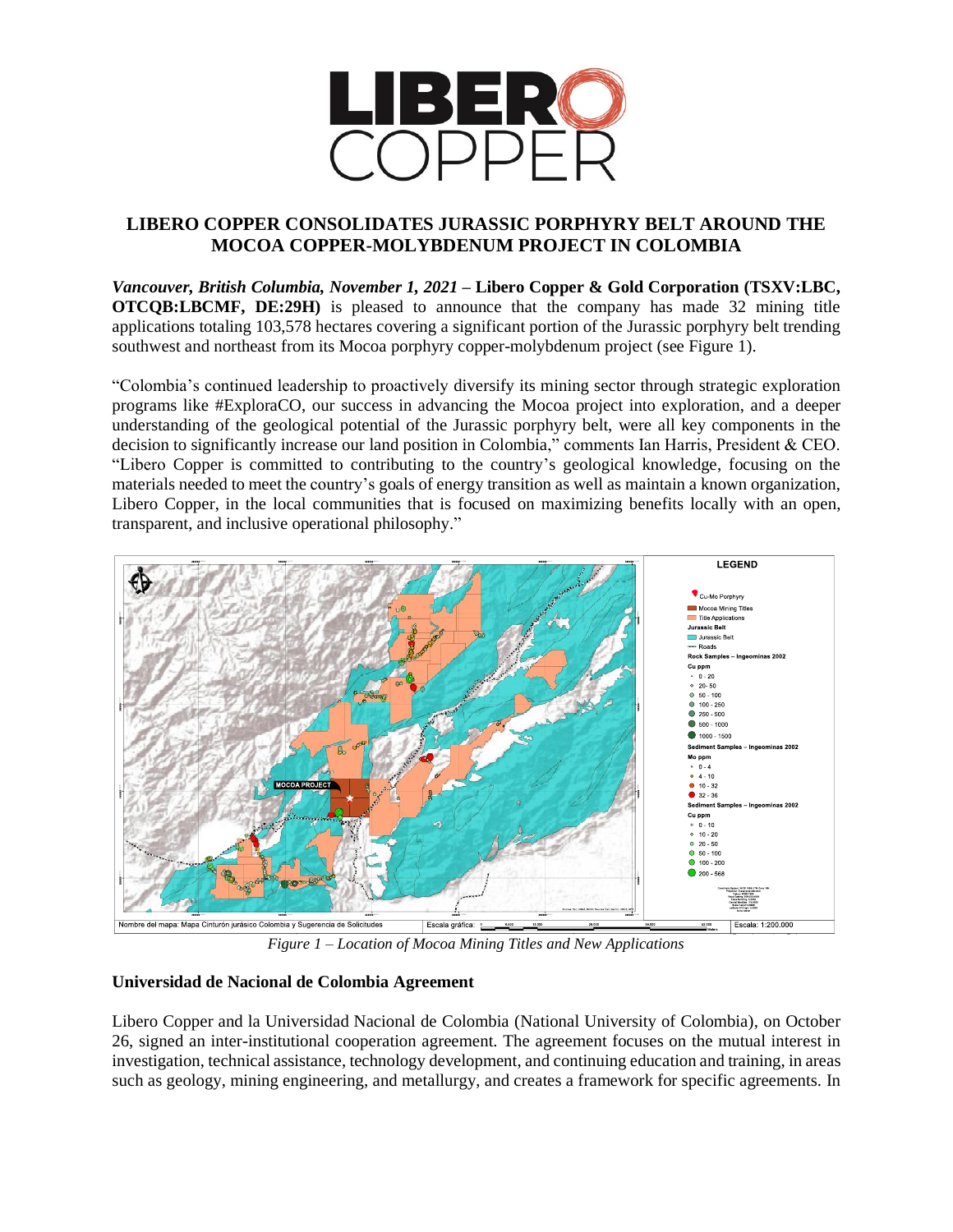addition, the agreement focuses on real work experience and programs for high potential students including the dissemination of the results of the programs, work and projects developed through publication and other means.

Luis Hernán Sánchez Arredondo, professor in the Minerals and Materials Department affirmed, "This agreement is very interesting because the University will play a key role in the newly restarted exploration activities of the largest known copper deposit in Colombia, the Mocoa copper-molybdenum project in Putumayo. The idea is to accompany Libero Copper in all matters for all steps of the productive chain in well-done mining. Initially, the company will be supported in specific projects aimed at determining the type of mineralization through investigation in the areas of magmatism, tectonism, and geochemical exploration. But also the relationship with the local community and the nation as a whole, through accompaniment in all items related to geo-education. In summary, the agreement will need the support of three research groups: The CIMEX Minerals Institute, the Applied Technologies Research Group and the National Center for Geostatistics, not to mention some very interesting interdisciplinary projects under discussion related to renewable energy that will interconnect multiple engineering disciplines."

"A key focus of the agreement is aimed at the creation and transfer of knowledge in Colombia and locally in Mocoa, especially when considering the key goals of the country to diversify the mining sector focusing on copper to support the energy transition to renewable sources," comments Juan Arturo Franco Quintero, Libero Copper's Colombian Country Manager. "It is exciting that National University of Colombia students can develop business practices with our company and also we can support their research initiatives and projects, especially those aimed at promoting the use and applications of copper in the different transition processes to green and renewable energies to contribute favorably to the problems that have been generated due to climate change."

The National University of Colombia is a national level Colombian public university, founded on September 22, 1867. It is the most important and representative university in Colombia for its tradition, prestige, quality, and selectivity. The Mines Department was founded in 1886 at the Medellin campus.

# *About the Mocoa Porphyry Copper-Molybdenum Deposit*

The Mocoa deposit is located in the department of Putumayo, 10 kilometres from the town of Mocoa. It was discovered in 1973 when the United Nations (UN) and the Colombian government conducted a regional stream geochemical survey. Between 1978 and 1983, an exploration program was carried out that consisted of geological mapping, surface sampling, ground geophysics (IP, magnetics), 31 diamond drill holes totaling 18,321 metres, and metallurgical test work cumulating in a positive pre-feasibility study. B2Gold subsequently executed diamond drill programs in 2008 and 2012.

A constrained inferred resource at Mocoa contains 636 million tonnes of 0.45% CuEq\* at 0.25% cut-off containing 4.6 billion pounds of copper and 511 million pounds of molybdenum. Mocoa is open in both directions along strike and at depth. Additional porphyry surface targets have been identified and are drill ready.

The Mocoa deposit is situated in the Eastern Cordillera of Colombia, a 30-kilometre-wide tectonic belt underlain by volcano-sedimentary, sedimentary and intrusive rocks that range in age from Triassic-Jurassic to Quaternary, and by remnants of Paleozoic metasediments and metamorphic rocks of Precambrian age. This belt hosts several other porphyry-copper deposits, such as Mirador (438 million tonnes measured and indicated at 0.61% Cu and 235 million tonnes inferred at 0.52% Cu) 1 , San Carlos (600 million tonnes inferred at 0.59% Cu)<sup>2</sup>, Panantza (463 million tonnes inferred at 0.66% Cu)<sup>2</sup>, and Solaris' Waritza, located in Ecuador.